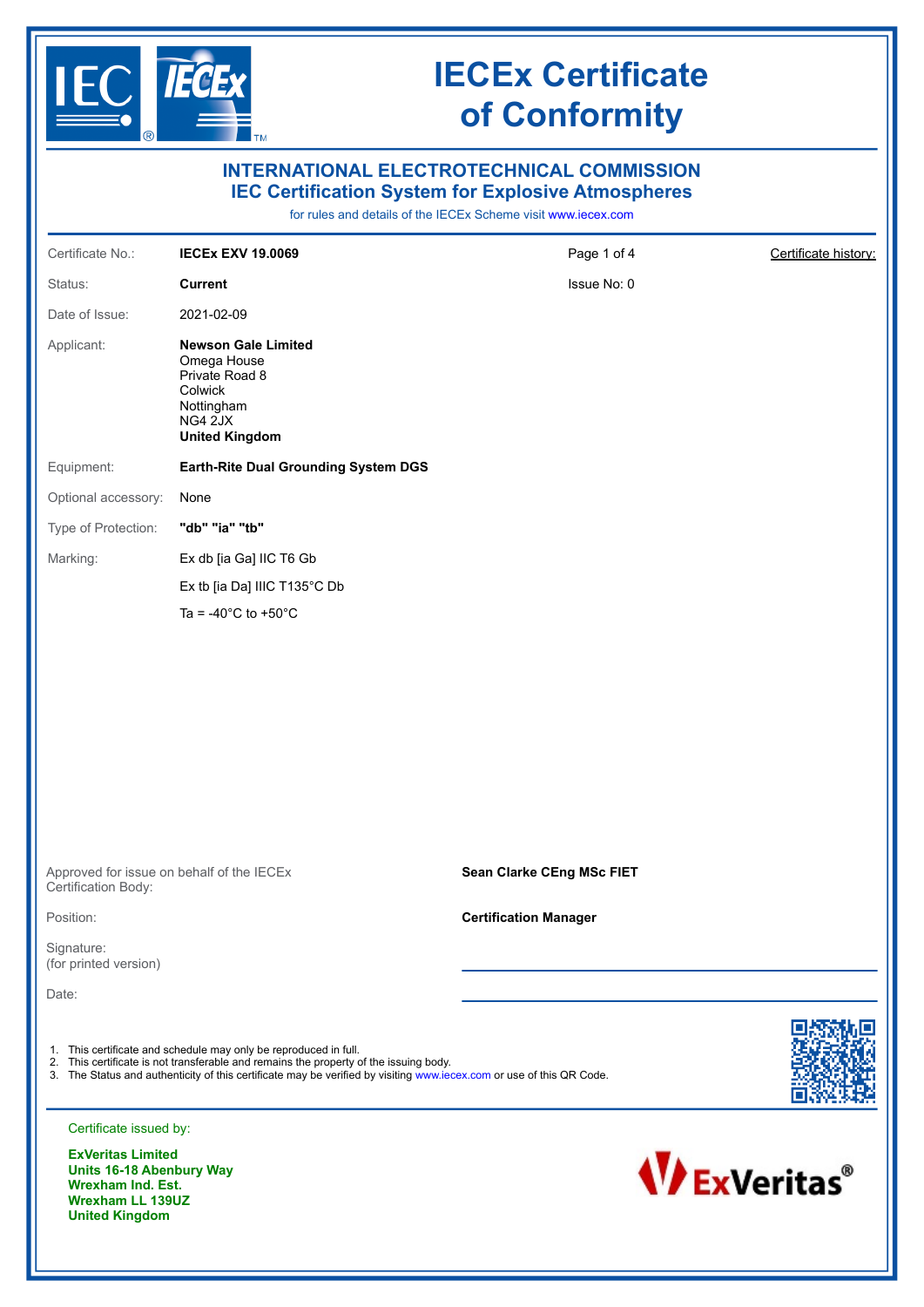

# **IECEx Certificate of Conformity**

Certificate No.: **IECEx EXV 19.0069** Date of issue: 2021-02-09 Page 2 of 4 Issue No: 0 Manufacturer: **Newson Gale Limited** Omega House Private Road 8 Colwick Nottingham NG4 2JX **United Kingdom Additional** manufacturing locations: This certificate is issued as verification that a sample(s), representative of production, was assessed and tested and found to comply with the IEC Standard list below and that the manufacturer's quality system, relating to the Ex products covered by this certificate, was assessed and found to comply with the IECEx Quality system requirements.This certificate is granted subject to the conditions as set out in IECEx Scheme Rules, IECEx 02 and Operational Documents as amended **STANDARDS** : The equipment and any acceptable variations to it specified in the schedule of this certificate and the identified documents, was found to comply with the following standards **IEC 60079-0:2017** Edition:7.0 Explosive atmospheres - Part 0: Equipment - General requirements **IEC 60079-1:2014-06** Explosive atmospheres - Part 1: Equipment protection by flameproof enclosures "d" Edition:7.0 **IEC 60079-11:2011** Explosive atmospheres - Part 11: Equipment protection by intrinsic safety "i" Edition:6.0 **IEC 60079-31:2013** Explosive atmospheres - Part 31: Equipment dust ignition protection by enclosure "t" Edition:2

This Certificate **does not** indicate compliance with safety and performance requirements other than those expressly included in the Standards listed above.

#### **TEST & ASSESSMENT REPORTS:**

A sample(s) of the equipment listed has successfully met the examination and test requirements as recorded in:

Test Reports:

[GB/EXV/ExTR21.0011/00](https://www.iecex-certs.com/deliverables/REPORT/71210/view) [GB/SIR/ExTR20.0118/00](https://www.iecex-certs.com/deliverables/REPORT/66307/view)

Quality Assessment Report:

[GB/EXV/QAR19.0009/02](https://www.iecex-certs.com/deliverables/REPORT/69606/view)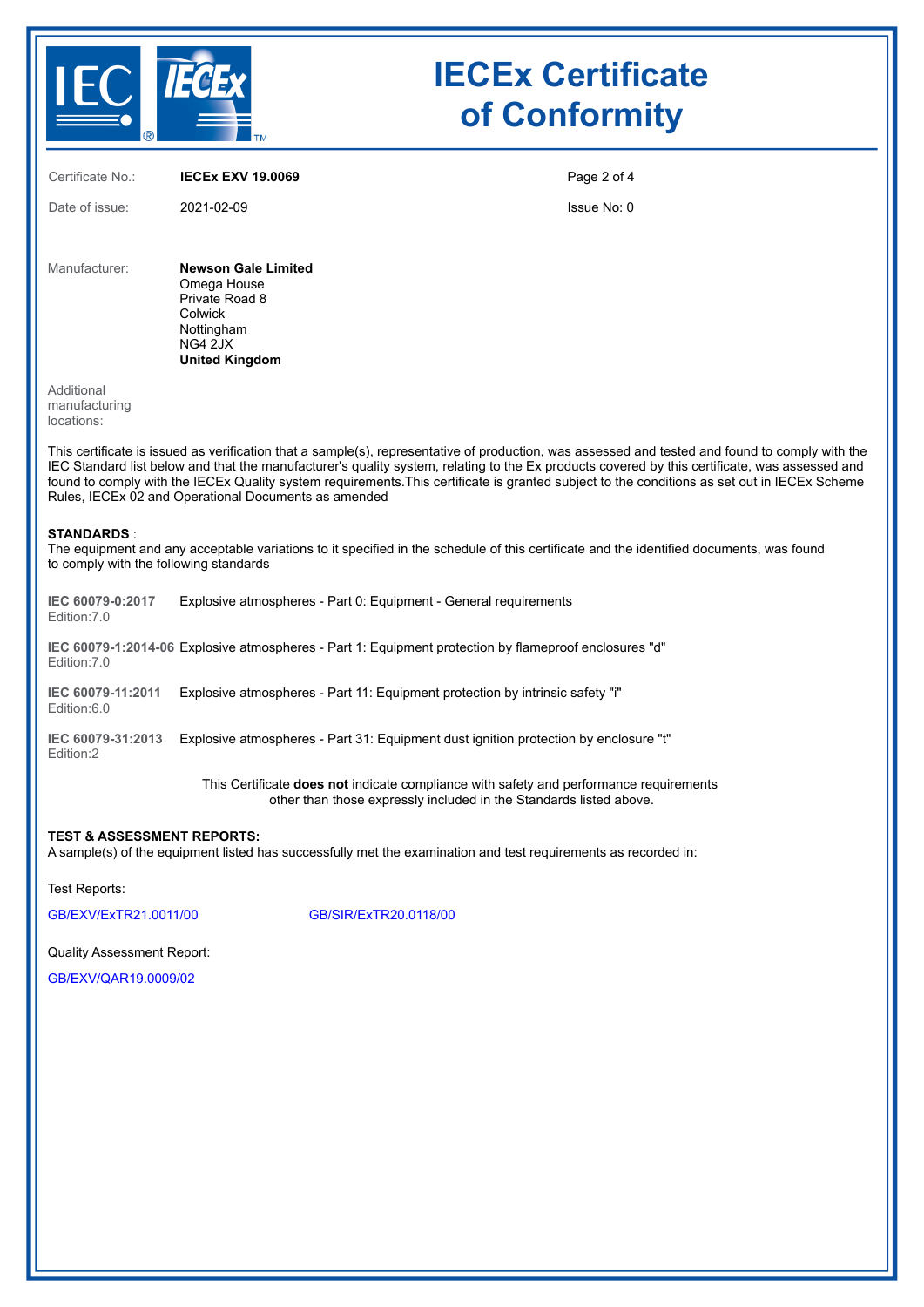

# **IECEx Certificate of Conformity**

Certificate No.: **IECEx EXV 19.0069**

Date of issue: 2021-02-09

Page 3 of 4

Issue No: 0

### **EQUIPMENT:**

Equipment and systems covered by this Certificate are as follows:

The Earth-Rite Dual Grounding System DGS comprises of an Exd enclosure with intrinsically safe associated apparatus designed to monitor and ground one or two channels for connection to equipment in a hazardous area where static dissipation and monitoring is required. The DGS provides isolated intrinsically safe outputs for connection to one or two grounding clamps or other connection method. It comprises two printed circuit boards and the associated interconnecting cables and clamps. The two modules are:

Power supply PCB: this converts a non-intrinsically safe supply into an isolated D.C output to the monitoring board. It also provides a signal back to the user via relays.

Monitoring PCB: this is mounted above the power supply board. This receives the input from the power supply board and provides an intrinsically safe output to grounding clamps and an earth bar. The two printed circuit boards are mounted inside an IP66 flameproof aluminium enclosure. The DGS is rated for 90-264 Vac, 50/60 Hz.

The equipment has the following input parameters at the PSU board: Um = 250Vac

The equipment has the following output parameters at the Monitor board:

Connections to the Earth Clamps and Earth bar (PL4, PL2 and PL3 combined)

 $U_0 = 8.61$  V

 $Io = 17$  mA

Po = 36 mW

 $Co = 5.87$ μ $F$ 

 $Lo = 123$  mH

Lo/Ro = 990 μH/Ω

Compliance Drawings:

| <b>Number</b>       | <b>Sheets</b> | <b>Issue</b>     | <b>Date</b> | <b>Description</b>            |
|---------------------|---------------|------------------|-------------|-------------------------------|
| AA0227-CERT-CCT     | 1 of 1        | R7A              | 18 May 20   | DGS Monitor schematic         |
| AA0227-CERT-PL      | 1 to $2$      | R7A              | 16 Jun 20   | DGS Monitor BOM               |
| AA0227-CERT-PCB     | 1 to $4$      | R7A              | 16 Jun 20   | <b>DGS Monitor PCB Layout</b> |
| AA0228-CERT-PL      | 1 to $2$      | R <sub>8</sub> C | 16 Jun 20   | DGS AC PSU BOM                |
| AA0228-CERT-CCT     | 1 of 1        | R <sub>8</sub> C | 16 Jun 20   | DGS PSU schematic             |
| AA0228-CERT-PCB     | 1 to $4$      | R <sub>8</sub> C | 16 Jun 20   | DGS PSU PCB Layout            |
| X-DGS-ATEX-01       | 1 of 1        | AG               | 23 Oct 20   | Marking                       |
| X-DGS-Q-17052 IECEx | 1 to $2$      | 7                | 18 May 20   | <b>DGS Control drawing</b>    |
| $X-DGS-GA-001$      | 1 to $4$      | 1                | 18 May 20   | DGS Monitoring Unit GA        |
| CB001-0-01R1        | 1 of 1        | G                | 03 Nov 17   | DC-DC Transformer details     |

#### **SPECIFIC CONDITIONS OF USE: NO**